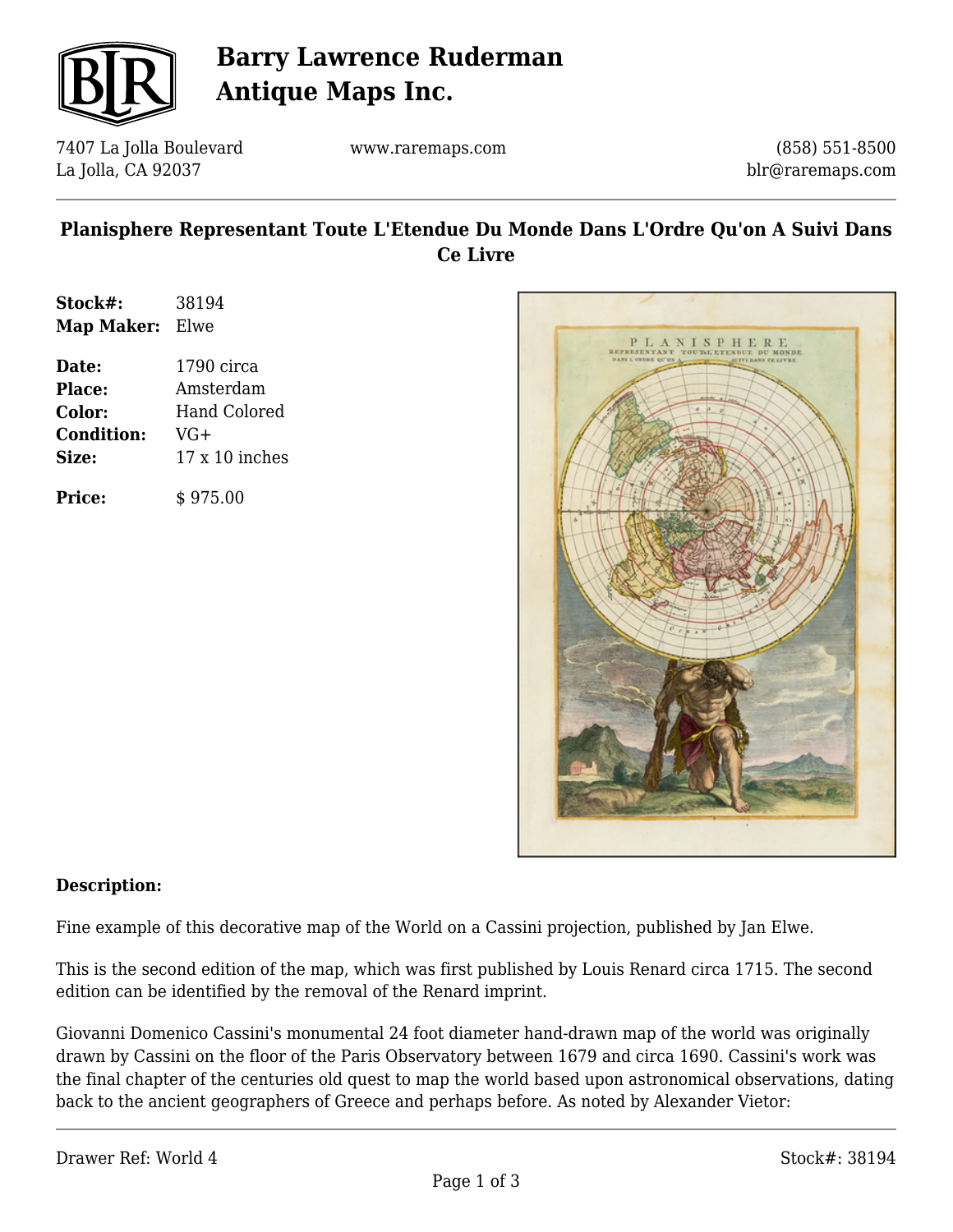

# **Barry Lawrence Ruderman Antique Maps Inc.**

7407 La Jolla Boulevard La Jolla, CA 92037

www.raremaps.com

(858) 551-8500 blr@raremaps.com

### **Planisphere Representant Toute L'Etendue Du Monde Dans L'Ordre Qu'on A Suivi Dans Ce Livre**

*This rather self-evident observation [that the world could be measured and mapped based upon astronomical observations] was completely understood by the ancients who struggled with their limited technology to try to form from terrestrial and celestial data an accurate picture of the globe they inhabited. The closest to a modern calculation of the earth's size was achieved by the Greek philosopher Eratosthenes, who came within 14 percent of the correct circumference of the earth by measurements made in the Nile Valley and the relative angles of the sun's shadow at widely separated points along what was roughly the arc of a meridian.*

*Knowledge of the size of the earth was likewise bound up with the voyages of exploration in the 15th Century and earlier. It was in part due to rejection by Columbus of Eratosthenes' figures for those of Poseidonius . . . which postulated a globe roughly one-quarter too small, that the discoverer tried to reach the Indies by sailing west. In this, Columbus was only following a belief that was held by Claudius Ptolemy . . .*

Cassini's map is one of the landmark accomplishments in modern cartographic history and represents a milestone in the transformation of the mapmakers art into the modern era. In his fine article on the Cassini map, Alexander Vietor states:

*The Cassini planisphere is assuredly one of the greatest cartographic landmarks connected with the furtherance of accurate map-making, and it is one of the first successful attempts to plot the shape of the earth from exact astronomical observations--and numerous observations, judging from the map. Thus, the ultimate desire of the ancient classical geographers for astronomical accuracy for place locations was at last achieved, at least in part, through Cassini's efforts.*

Cassini's map was constructed based upon observations of the eclipses of Jupiter and other celestial data compiled in 43 locations around the world by various correspondents of the French Academie Royale (including a young Edmund Halley), taken in places ranging from Quebec, Santiago, the Cape of Good Hope, Goa and Beijing. The map was constructed on the equidistant azimuthal projection developed by Mayerne-Turquet in 1648, as noted in *Jewels in Her Crown: Treasures of Columbia University Libraries Special Collections:*

*This is the first map constructed using scientific data. Under Giovanni Domenico Cassini's direction, coordinates of latitude and longitude for points throughout the world were collected by the Académie Royale des Sciences for over thirty years. These were placed on the floor of the Paris Observatory, creating a planisphere that was 24 feet in diameter, with the North Pole at the center. Cassini's son Giovanni drew the much reduced version that was then engraved*